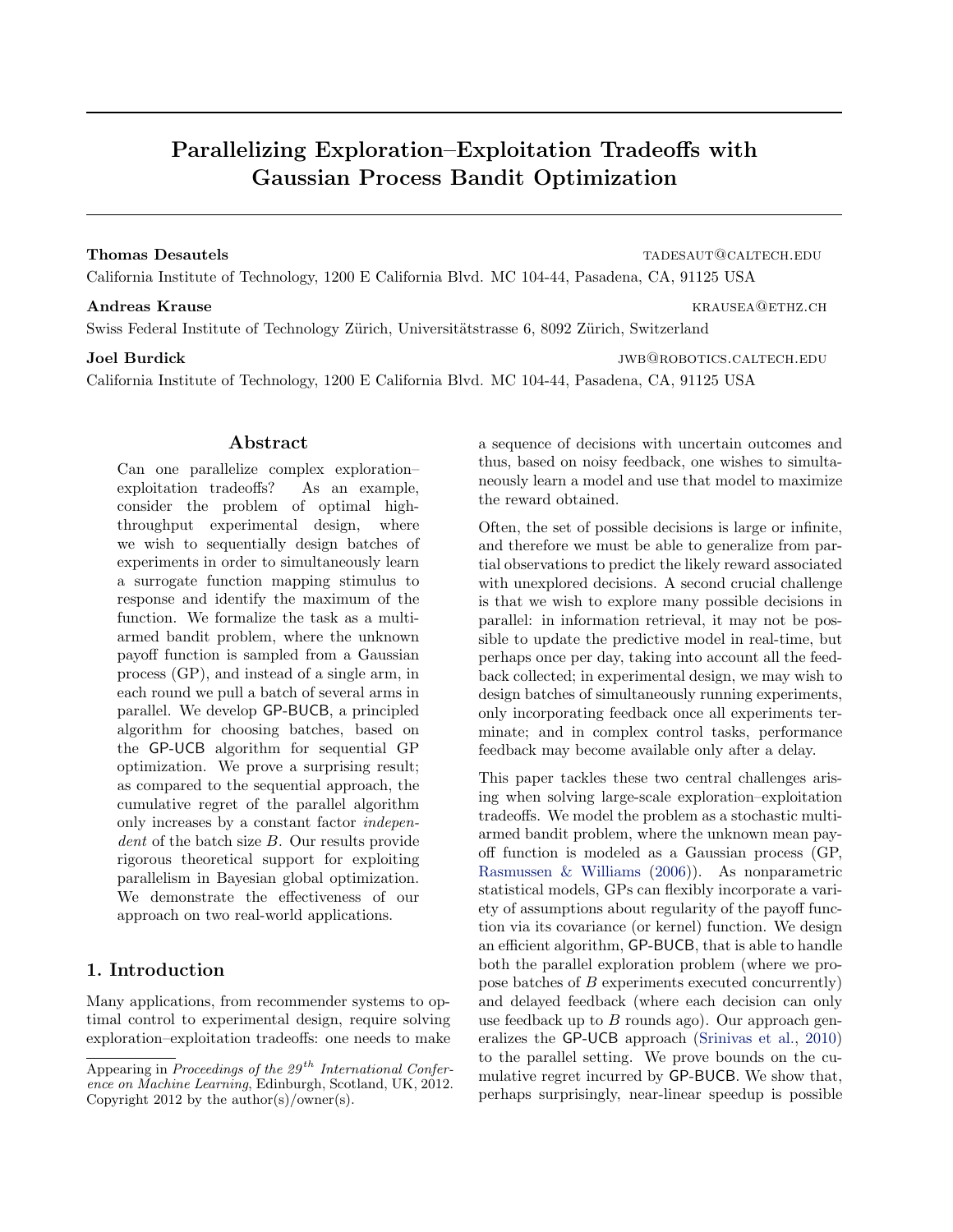for many commonly used kernel functions: as long as the batch size  $B$  grows at most polylogarithmically in the number of rounds  $T$ , the GP-BUCB regret bounds only increase by a constant factor independent of B as compared to the known bounds for the sequential algorithm. We also demonstrate how the GP-BUCB algorithm can be drastically accelerated by using lazy evaluations. We evaluate our approach on several synthetic benchmark optimization tasks, as well as two real data sets, respectively related to automated vaccine design and therapeutic spinal cord stimulation.

Related Work Classical work on multi-armed bandit problems has focused on the case of a finite number of decisions [\(Robbins,](#page-7-0) [1952\)](#page-7-0). Optimistic allocation according to upper-confidence bounds (UCB) on the payoffs has proven to be particularly effective [\(Auer et al.,](#page-7-0) [2002\)](#page-7-0). Recently, approaches for coping with large (or infinite) sets of decisions have been developed. In these cases, dependence between the payoffs associated with different decisions must be modeled and exploited. Examples include bandits with linear [\(Dani et al.,](#page-7-0) [2008;](#page-7-0) [Abernethy et al.,](#page-7-0) [2008\)](#page-7-0) or Lipschitz-continous payoffs [\(Kleinberg et al.,](#page-7-0) [2008\)](#page-7-0), or bandits on trees [\(Koc-](#page-7-0)sis & Szepesvári, [2006;](#page-7-0) [Bubeck et al.,](#page-7-0) [2008\)](#page-7-0). The exploration-exploitation tradeoff has also been studied in Bayesian global optimization and response surface modeling, where Gaussian process models are often used due to their flexibility in incorporating prior assumptions about the payoff function [\(Brochu et al.,](#page-7-0) [2009\)](#page-7-0). Several heuristics, such as Maximum Expected Improvement [\(Jones et al.,](#page-7-0) [1998\)](#page-7-0), Maximum Probability of Improvement [\(Mockus,](#page-7-0) [1989\)](#page-7-0), and upperconfidence based methods [\(Cox & John,](#page-7-0) [1997\)](#page-7-0), have been developed to balance exploration with exploitation and successfully applied in learning problems [\(Li](#page-7-0)[zotte et al.,](#page-7-0) [2007\)](#page-7-0). Recently, [Srinivas et al.](#page-7-0) [\(2010\)](#page-7-0) analyzed GP-UCB, an upper-confidence bound sampling based algorithm for this setting, and proved bounds on its cumulative regret, and thus convergence rates for Bayesian global optimization. We build on this foundation and generalize it to the parallel setting.

To enable parallel selection, one must account for the lag between decisions and observations. Most existing approaches that can deal with such delay result in a multiplicative increase in the cumulative regret as the delay grows. Only recently, [Dudik et al.](#page-7-0) [\(2011\)](#page-7-0) demonstrated that it is possible to obtain regret bounds that only increase additively with the delay (i.e., the penalty becomes negligible for large numbers of decisions). However, the approach of [Dudik et al.](#page-7-0) only applies to contextual bandit problems with finite decision sets, and thus not to settings with complex (even nonparametric) payoff functions. In contrast, there has

been heuristic work in parallel Bayesian global optimization using GPs, e.g. by [Ginsbourger et al.](#page-7-0) [\(2010\)](#page-7-0). The state of the art is the simulation matching algorithm of [Azimi et al.](#page-7-0) [\(2010\)](#page-7-0). To our knowledge, no theoretical results regarding the regret of this algorithm exist. We compare with this approach in Section [5.](#page-5-0)

#### 2. Problem Statement and Background

We wish to make a sequence of decisions  $x_1, x_2, \ldots, x_T \in D$ , where D is called the *deci*sion set, which is often (but not necessarily) a compact subset of  $\mathbb{R}^d$ . For each decision, we observe noisy scalar reward  $y_1, y_2, \ldots, y_T$ , where for any t,  $y_t = f(x_t) + \varepsilon_t$  and where  $f : D \to \mathbb{R}$  is in turn an unknown function modeling the expected payoff  $f(x)$  for each decision x. For now we assume that the noise variables  $\varepsilon_t$  are i.i.d. Gaussian with known variance  $\sigma_n^2$ , i.e.,  $\varepsilon_t \sim \mathcal{N}(0, \sigma_n^2)$ . We will relax this assumption later. In the strictly sequential setting, we allow  $x_t$  to depend on observations  $y_{1:t-1}$  associated with  $x_1, \ldots, x_{t-1}$ . Below, we will formalize the main problem tackled in this paper: the challenging setting where  $x_t$  may only depend on  $y_{1:t'}$ , for some  $t' < t-1$ .

We wish to maximize the cumulative reward  $\sum_{t=1}^{T} f(x_t)$ , or equivalently minimize the cumulative regret  $R_T = \sum_{t=1}^T r_t$ , where  $r_t = [f(\boldsymbol{x}^*) - f(\boldsymbol{x}_t)]$  and  $x^* \in \text{argmax}_{x \in D} f(x)$  is an optimum decision (assumed to exist, but not necessarily to be unique). In experimental design,  $D$  might be the set of possible stimuli that can be applied, and  $f(x)$  corresponds to the response to stimulus  $x \in D$ . By minimizing the regret, we ensure progress towards the most effective stimulus uniformly over  $T$ . In fact, the average regret,  $R_T/T$ , is a natural upper bound on the suboptimality of the best stimulus considered so far, i.e.,  $R_T/T \geq \min_t [f(\boldsymbol{x}^*) - f(\boldsymbol{x}_t)]$  (often called the *simple regret*, [Bubeck et al.](#page-7-0)  $(2009)$ .

The Problem: Parallel / Delayed Selection In many applications, we wish to select *batches* of decisions  $x_1, ..., x_B$  to be evaluated in parallel. One natural application is the design of high-throughput experiments, where we perform several experiments in parallel, but only receive feedback after the experiments have concluded. In other settings, we may only receive feedback after a delay. In both situations, decisions are selected sequentially, but when making the decision  $x_t$ in round  $t$ , we can only make use of the feedback obtained in rounds  $1, \ldots, t'$ , for some  $t' \leq t-1$ . Formally, we assume there is some mapping fb :  $\mathbb{N} \to \mathbb{N}_0$  such that fb[ $t$ ]  $\leq t-1$ ,  $\forall t \in \mathbb{N}$ , and when taking decision at time t, we can use feedback up to and including round fb[t]. If fb[t] = 0, no information is available.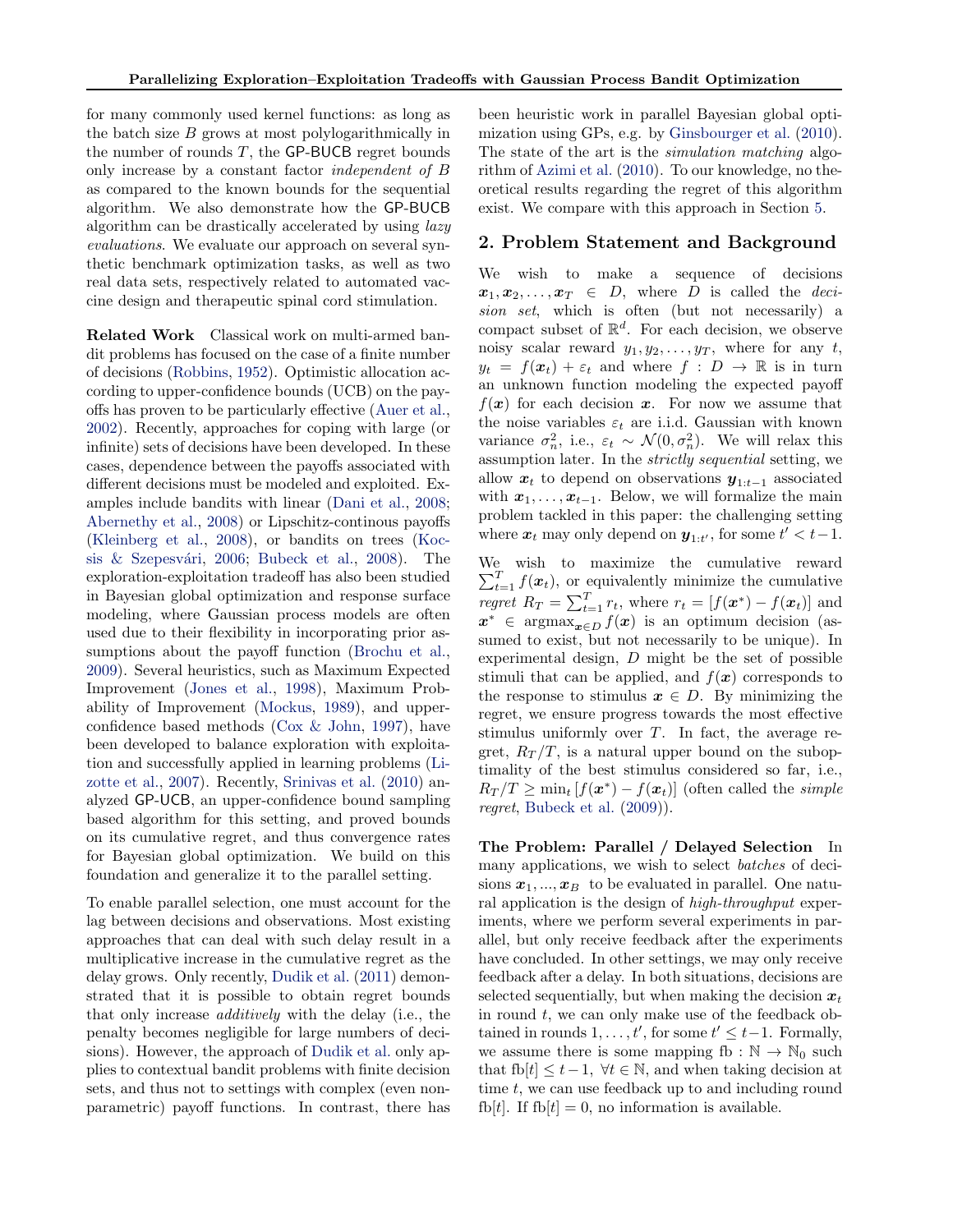This framework can model a variety of realistic scenarios. Setting  $B = 1$  corresponds to the non-delayed, strictly sequential setting. If the feedback is delayed by exactly B rounds, we can simply set fb[t] = max{t- $B, 0$ . To select batches of size B, we can simply set fb[t] =  $|(t - 1)/B|B$ , i.e., fb[1] = ... fb[B] = 0,  $fb[B+1] = ... fb[2B] = B, ...$  We may also be interested in executing several experiments in parallel, but the duration of an experiment may be variable, and we can start a new experiment as soon as one finishes. In this case, fb[ $t$ ] may be a more complex mapping. Here,  $B$  is the bound on the duration of any single experiment. In the following, we only assume that  $t - f b[t] \leq B$  for some known constant B.

Modeling  $f$  via Gaussian Processes (GPs) If we do not make any assumptions about the payoff function f, for large (possibly infinite) decision sets  $D$  there is no hope to do well, i.e., incur little regret or even simply converge to an optimal decision. One effective formalism is to model  $f$  as a sample from a Gaussian process (GP) prior. A GP is a probability distribution across a class of – typically smooth – functions, which is parameterized by a kernel function  $k(\mathbf{x}, \mathbf{x}')$ , which characterizes the smoothness of  $f$ , and a mean function  $\mu(\mathbf{x})$ , which we assume to be  $\mu(\mathbf{x}) = 0$  w.l.o.g. We write  $f \sim \mathcal{GP}(\mu, k)$  to denote that we model f as sampled from such a GP. If we assume that the noise is i.i.d. Gaussian and we condition on a set of observations  $y_{1:t-1} = [y_1, ..., y_{t-1}]$  corresponding to X =  ${x_1, ..., x_{t-1}}$ , at any  $x \in D$ , we obtain a Gaussian posterior  $f(\boldsymbol{x})|\boldsymbol{y}_{1:t-1} \sim \mathcal{N}(\mu_{t-1}(\boldsymbol{x}), \sigma_{t-1}^2(\boldsymbol{x}))$ , where

$$
\mu_{t-1}(\boldsymbol{x}) = \mathbf{k} [\mathbf{K} + \sigma^2 I]^{-1} \mathbf{y}_{1:t-1} \text{ and } (1)
$$

$$
\sigma_{t-1}^2(\mathbf{x}) = k(\mathbf{x}, \mathbf{x}) - \mathbf{k}[\mathbf{K} + \sigma_n^2 I]^{-1} \mathbf{k}^T, \qquad (2)
$$

where  $\mathbf{k} = \mathbf{k}(\boldsymbol{x}, X)$  is the row vector of kernel evaluations between x and X and  $\mathbf{K} = \mathbf{K}(X, X)$  is the matrix of kernel evaluations between past observations.

The **GP-UCB** approach Modeling  $f$  as a sample from a GP has the major advantage that the predictive uncertainty can be used to guide exploration and exploitation. Recently, [Srinivas et al.](#page-7-0) [\(2010\)](#page-7-0) analyzed the Gaussian process Upper Confidence Bound (GP-UCB) selection rule

$$
\boldsymbol{x}_t = \underset{\boldsymbol{x} \in D}{\operatorname{argmax}} \left[ \mu_{t-1}(\boldsymbol{x}) + \alpha_t^{1/2} \sigma_{t-1}(\boldsymbol{x}) \right]. \qquad (3)
$$

This decision rule uses  $\alpha_t$ , a domain-specific timevarying parameter, to trade off exploitation (sampling  $x$  with high mean) and exploration (sampling  $x$  with high standard deviation) by changing the relative weighting of the posterior mean and standard deviation, respectively  $\mu_{t-1}(x)$  and  $\sigma_{t-1}(x)$  from Equations (1) and (2). [Srinivas et al.](#page-7-0) [\(2010\)](#page-7-0) showed that,

| Algorithm 1 GP-BUCB                                                                                                            |
|--------------------------------------------------------------------------------------------------------------------------------|
| <b>Input:</b> Decision set D, GP prior $\mu_0$ , $\sigma_0$ , kernel func-                                                     |
| tion $k(\cdot, \cdot)$                                                                                                         |
| for $t = 1, 2, \ldots, T$ do                                                                                                   |
| Choose $\mathbf{x}_t = \arg \max_{\mathbf{x} \in D} [\mu_{\text{fb}[t]}(\mathbf{x}) + \beta_t^{1/2} \sigma_{t-1}(\mathbf{x})]$ |
| Compute $\sigma_t(\cdot)$                                                                                                      |
| if $t =$ fb $[t+1]$ then                                                                                                       |
| Obtain $y_{t'} = f(\boldsymbol{x}_{t'}) + \varepsilon_{t'}$ for $t' \in \{\text{fb}[t], \ldots, t\}$                           |
| Perform Bayesian inference to obtain $\mu_t(\cdot)$                                                                            |
| end if                                                                                                                         |
| end for                                                                                                                        |

with proper choice of  $\alpha_t$ , the cumulative regret of GP-UCB grows sublinearly for many commonly used kernel functions, providing the first regret bounds and convergence rates for GP optimization.

Motivated by the strong theoretical and empirical performance of GP-UCB, we explore generalizations to batch / parallel selection (i.e.,  $B > 1$ ). One naïve approach would be to update the GP-UCB score (3) only once new feedback becomes available, but this algorithm would simply select the same observation up to B times, leading to limited exploration. To encourage more exploration, one may require that no decision is selected twice (i.e., simply rank decisions according to the GP-UCB score, and pick decisions in order of decreasing score, until new feedback is available). However, since  $f$  often varies smoothly, so does the GP-UCB score; this modification would also suffer from limited exploration. In the following, we introduce the Gaussian process - Batch Upper Confidence Bound (GP-BUCB) algorithm, which encourages diversity in exploration, and prove strong performance guarantees.

# 3. The GP-BUCB Algorithm

A key property of GPs is that the predictive variance (2) only depends on where the observations are made, but not which values were actually observed. Thus, it is possible to compute the posterior variance used in the sequential GP-UCB score, even while previous observations are not yet available. A natural approach towards parallel exploration is therefore to alter (3) to sequentially choose decisions within the batch as

$$
\boldsymbol{x}_t = \operatorname*{argmax}_{\boldsymbol{x} \in D} \left[ \mu_{\text{fb}[t]}(\boldsymbol{x}) + \beta_t^{1/2} \sigma_{t-1}(\boldsymbol{x}) \right]. \qquad (4)
$$

Here, the role of  $\beta_t$  is analogous to that of  $\alpha_t$  in the GP-UCB algorithm. This approach naturally encourages diversity in exploration by taking into account the change in predictive variance: since the payoffs of "similar" decisions have similar predictive distributions, exploring one decision will automatically reduce the predictive variance of similar decisions.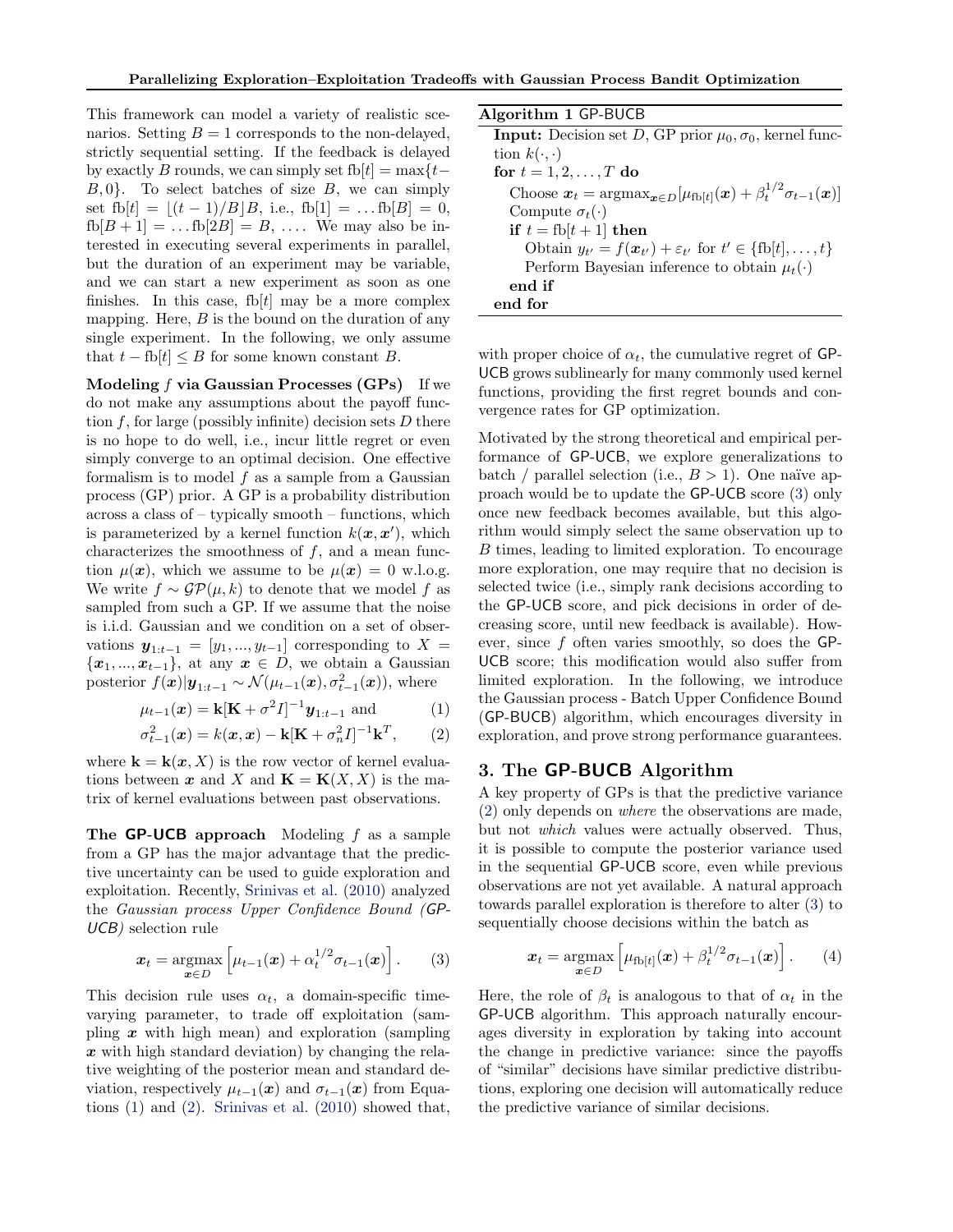

Figure 1. (a): The confidence intervals  $C_{\text{fb}[t]}^{\text{seq}}(\boldsymbol{x})$  (dark), computed from previous noisy observations (crosses), are centered around the posterior mean (solid black) and contain  $f(x)$  (white dashed) w.h.p. To avoid overconfidence, GP-BUCB chooses  $C_{\text{fb}[t]}^{\text{batch}}(\boldsymbol{x})$  (light gray) such that even in the worst case,  $C_t^{\text{batch}}(\boldsymbol{x})$  will contain  $C_{\text{fb}[t]}^{\text{seq}}(\boldsymbol{x})$ . (b): Due to the observations that **GP-BUCB** "hallucinates" (stars), the outer posterior confidence intervals  $C_t^{\text{batch}}(x)$  shrink from their values at the start of the batch (black dashed), but still contain  $C_{\text{fb}[t]}^{\text{seq}}(\bm{x})$ , as desired. (c): Upon selection of the last decision of the batch, the feedback for all decisions is obtained, and new confidence intervals  $C_{\text{fb}[t']}^{\text{seq}}(\bm{x})$  and corresponding  $C_{\text{fb}[t']}^{\text{batch}}(\bm{x})$  are computed.

The disadvantage of taking this approach, however, is that the decision selection late in the batch is predicated on having information from the early decisions in the batch, but we do not in fact currently have that information; we are being "overconfident" about our knowledge of the function at those locations. This overconfidence requires us to compensate in a principled manner. One conceptual approach to doing so is to increase the width of the confidence intervals (through proper choice of  $\beta_t$ ), such that the confidence intervals used by GP-BUCB are conservative, i.e., contain the true function  $f(x)$  with high probability. Figure 1 illustrates this idea. In Section 4, we show how it is indeed possible to properly choose  $\beta_t$  so that the regret only mildly increases, providing strong theoretical evidence about the potential for parallelizing GP optimization.

Lazy Variance Calculation One major computational bottleneck of applying GP-BUCB is calculating the posterior mean  $\mu_t(\boldsymbol{x})$  and variance  $\sigma_t^2(\boldsymbol{x})$  for the candidate decisions. The mean is updated only whenever feedback is obtained, and – upon computation of the Cholesky factorization of  $\mathbf{K}(X,X) + \sigma_n^2 I$  (which only needs to be done once whenever new feedback arrives) – predicting  $\mu_t(x)$  takes  $O(t)$  additions and multiplications. On the other hand,  $\sigma_t^2$  must be recomputed for every  $x$  in  $D$  after every single round, and requires solving backsubstitution, which requires  $O(t^2)$  computations. Therefore, the variance computation dominates the computational cost of GP-BUCB.

Fortunately, for any fixed decision  $x, \sigma_t^2(x)$  is monotonically decreasing in  $t$ . This fact can be exploited to dramatically improve the running time of GP-BUCB, at least for finite (or when using discretizations of the) decision sets D. The key idea is that instead of recomputing  $\sigma_{t-1}(x)$  for all decisions x in every round t, we can maintain an upper bound  $\hat{\sigma}_{t-1}(x)$ , initialized to  $\hat{\sigma}_0(x) = \infty$ . In every round, we lazily apply the GP-BUCB rule with this upper bound, to identify

$$
\boldsymbol{x}_t = \underset{\boldsymbol{x} \in D}{\operatorname{argmax}} \left[ \mu_{\text{fb}[t]}(\boldsymbol{x}) + \beta_t^{1/2} \widehat{\sigma}_{t-1}(\boldsymbol{x}) \right]. \qquad (5)
$$

We then recompute  $\hat{\sigma}_{t-1}(x_t) \leftarrow \sigma_{t-1}(x_t)$ . If  $x_t$  still lies in the argmax of (5), we have identified the next decision to make, and set  $\hat{\sigma}_t(x) = \hat{\sigma}_{t-1}(x)$  for all remaining decisions  $x$ . This idea generalizes to the bandit setting a technique proposed by [Minoux](#page-7-0) [\(1978\)](#page-7-0), which concerns calculating the greedy action for submodular maximization and leads to dramatically improved empirical computational speed, discussed in Section [5.](#page-5-0)

#### 4. Regret Bounds

[Srinivas et al.](#page-7-0) [\(2010\)](#page-7-0) prove that the cumulative regret of the strictly sequential  $\mathsf{GP-UCB}$  can be bounded (up to logarithmic factors) as  $R_T = O^*(\sqrt{T\alpha_T\gamma_T})$ , where

$$
\gamma_T = \max_{|A| \le T} I(f; \mathbf{y}_A) \tag{6}
$$

is the maximum mutual information

$$
I(f; \mathbf{y}_A) = H(\mathbf{y}_A) - H(\mathbf{y}_A | f) = \frac{1}{2} \log |\mathbf{I} + \sigma_n^{-2} \mathbf{K}(A, A)|
$$

obtained through observations  $y_A$  of any set  $A \subseteq D$ of T decisions evaluated. For many kernel functions commonly used in practice, they show that  $\gamma_T$  grows sublinearly and  $\alpha_T$  only needs to grow polylogarithmically in T. Thus,  $R_T/T \rightarrow 0$ , i.e., GP-UCB is a no-regret algorithm.

The analysis of GP-UCB (and upper-confidence index policies in general) rests upon three major pillars: (1) The constructed confidence intervals

$$
C_t^{\text{seq}}(\boldsymbol{x}) = \left[ \mu_{t-1}(\boldsymbol{x}) \pm \alpha_t^{1/2} \sigma_{t-1}(\boldsymbol{x}) \right] \tag{7}
$$

contain the true payoff  $f(x)$  with high probability; (2) The width of the confidence interval at the selected decision bounds the instantaneous regret  $r_t$  (i.e.,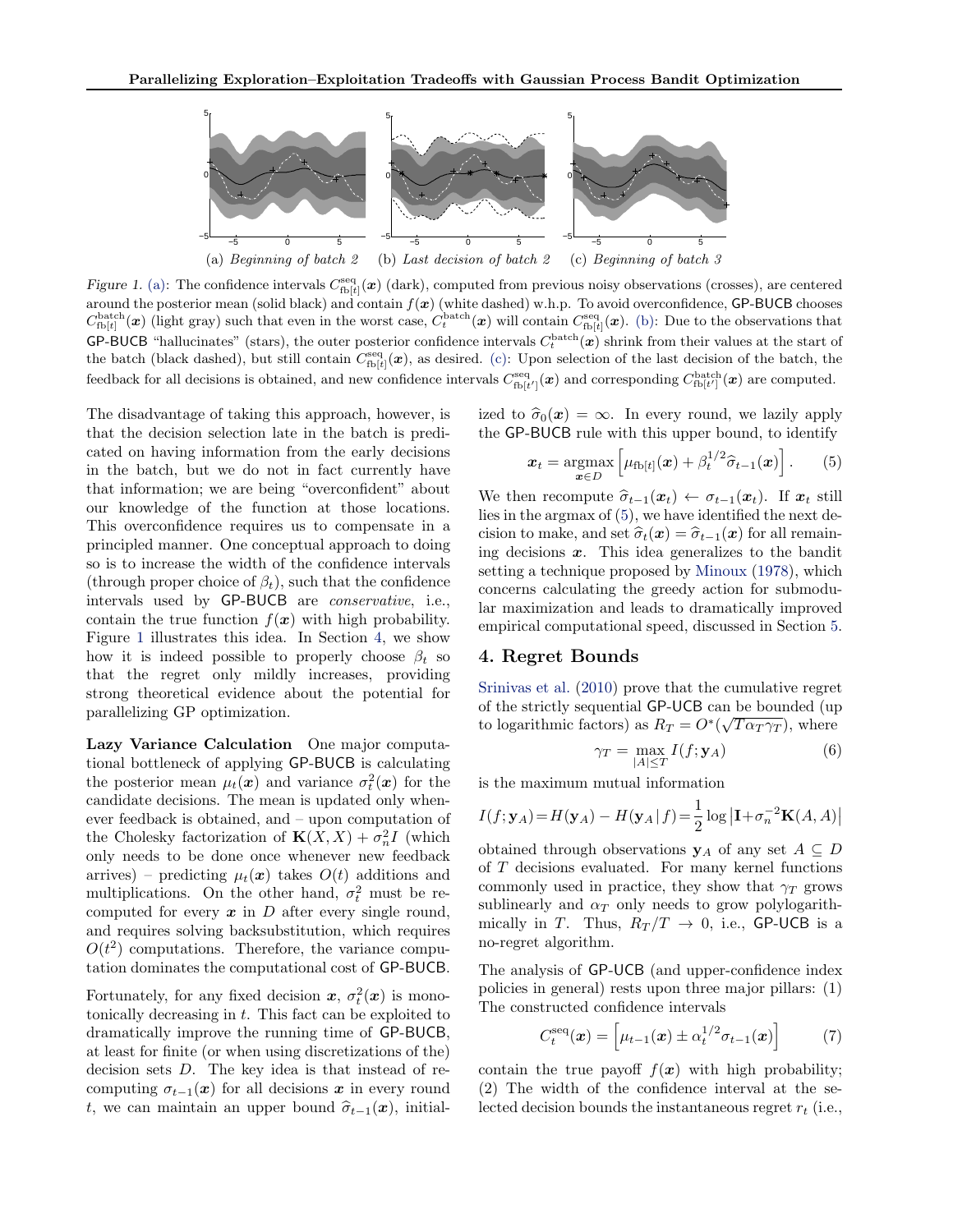<span id="page-4-0"></span> $r_t \leq w_t$ , where  $w_t = 2\alpha_t^{1/2} \sigma_{t-1}(\boldsymbol{x}_t)$ ; and (3) the widths  $w_1, \ldots, w_T$  shrink sufficiently quickly to ensure sublinear regret.

Our strategy for choosing  $\beta_t$  in the GP-BUCB rule rests on a generalization of this analysis. We will choose  $\beta_t$ such that the confidence intervals

$$
C_t^{\text{batch}}(\boldsymbol{x}) = \left[\mu_{\text{fb}[t]}(\boldsymbol{x}) \pm \beta_t^{1/2} \sigma_{t-1}(\boldsymbol{x})\right]
$$
 (8)

still contain the true expected payoff  $f(x)$  with high probability. Under this condition, a straightforward generalization of the arguments of [Srinivas et al.](#page-7-0)  $(2010)$ leads to regret bounds of the form  $O^*(\sqrt{T\beta_T\gamma_T})$  (formal statement is given below).

Avoiding Overconfidence. We seek to derive sufficient conditions on  $\beta_t$  to ensure that the confidence intervals employed by  $GP-BUCB$  contain  $f$  with high probability. As we will see, a crucial role is played by the conditional mutual information, which for observations  $y_A$  and  $y_S$  of two finite sets  $A, S \subseteq D$  is defined as

$$
I(f; \mathbf{y}_A \mid \mathbf{y}_S) = H(\mathbf{y}_A \mid \mathbf{y}_S) - H(\mathbf{y}_A \mid f).
$$

Lemma 1 is the key technical result, which allows us to infer how much the confidence intervals must be enlarged to avoid overconfidence.

Lemma 1. For f sampled from a known GP prior with known noise variance  $\sigma_n^2$ , the ratio of  $\sigma_{fb[t]}(x)$  to  $\sigma_{t-1}(x)$  is bounded as

$$
\frac{\sigma_{fb[t]}(x)}{\sigma_{t-1}(x)} \le \exp\{I(f; \mathbf{y}_{fb[t]+1:t-1} | \mathbf{y}_{1:fb[t]})\}.
$$
 (9)

Therefore, the relative amount by which the confidence intervals can shrink w.r.t. decision  $x$  is bounded by the worst-case (greatest) mutual information  $I(f; \boldsymbol{y}_{\text{fb}[t]+1:t-1} | \boldsymbol{y}_{1:\text{fb}[t]})$  obtained during selection of  $x_{\text{fb}[t]+1:t-1}$ , those decisions for which feedback is not available. Thus, if we have a constant bound  $C$  on the maximum conditional mutual information that can be accrued within a batch, we can use it to guide our choice of  $\beta_t$  to ensure that the algorithm is not overconfident. We can then leverage the machinery of [Srinivas et al.](#page-7-0) [\(2010\)](#page-7-0) to derive our regret bound below.

Regret Bounds Our main result bounds the regret of GP-BUCB in terms of a bound  $C$  on the maximum conditional mutual information. It holds under any of three different assumptions about the payoff function  $f$ , which may all be of practical interest. In particular, it holds even if the assumption that  $f$  is sampled from a GP is replaced by the assumption that  $f$  has low norm in the Reproducing Kernel Hilbert Space (RKHS) associated with the kernel function.

**Theorem 1.** Let  $\delta \in (0,1)$ . Suppose one of the following assumptions holds:

- 1. D is finite, f is sampled from a known GP prior with known noise variance  $\sigma_n^2$ , and  $\alpha_t =$  $2\log(|D|t^2\pi^2/6\delta).$
- 2.  $D \subseteq [0, l]^d$  is compact and convex,  $d \in \mathbb{N}, l > 0$ . f is sampled from a known GP prior with known noise variance  $\sigma_n^2$ , and  $k(\mathbf{x}, \mathbf{x}')$  satisfies the following bound w.h.p. on the derivatives of GP sample paths f: for some constants  $a, b > 0$ ,

$$
\Pr\left\{\sup_{\boldsymbol{x}\in D}|\partial f/\partial x_j| > L\right\} \leq ae^{-(L/b)^2}, \, j=1,\ldots,d.
$$

Choose  $\alpha_t = 2 \log(t)$  $^{2}2\pi^{2}/(3\delta))$  +  $2d\log\left(t^2dbl\sqrt{\log(4da/\delta)}\right)$ .

3. D is arbitrary; f has RKHS norm  $||f||_k \leq M$ . The noise  $\varepsilon_t$  form an arbitrary martingale difference sequence (meaning that  $\mathbb{E}[\varepsilon_t | \varepsilon_1, \ldots, \varepsilon_{t-1}] = 0$  for all  $t \in \mathbb{N}$ , uniformly bounded by  $\sigma_n$ . Further define  $\alpha_t = 2M^2 + 300\gamma_t \ln^3(t/\delta)$ .

Further suppose we have bound  $C > 0$  s.t., for all t,

$$
\max_{A \subseteq D, |A| \leq B-1} I(f; \mathbf{y}_A \mid \mathbf{y}_{1:fb[t]}) \leq C. \tag{10}
$$

Then, the cumulative regret of GP-BUCB, using  $\beta_t =$  $\exp(2C)\alpha_{fb[t]},$  is bounded by  $\mathcal{O}^*(\sqrt{T\gamma_T \exp(2C)\alpha_T})$ w.h.p. Precisely,

$$
\Pr\left\{R_T \le \sqrt{C_1 T \exp(2C)\alpha_T \gamma_T} + 2 \quad \forall T \ge 1\right\} \ge 1 - \delta
$$
  
where  $C_1 = 8/\log(1 + \sigma_n^{-2})$ .

The key quantity that controls the regret in Theorem 1 is the bound  $C$  on the maximum conditional mutual information obtainable within a batch (10). In particular, the cumulative regret bound of GP-BUCB is a factor  $\exp(C)$  larger than the regret bound for the sequential  $(B = 1)$  GP-UCB algorithm. Intuitively, one expects that  $C$  must grow monotonically with  $B$ : with greater delay, there is more potential for exploration (and thus to gain more information). An easy upper bound is obtained as follows: Due to the "information never hurts" bound [\(Cover & Thomas,](#page-7-0) [1991\)](#page-7-0), the conditional mutual information  $I(f; y_A | y_S)$  is monotonically decreasing in  $S$  (i.e., as elements are added to set S). Therefore,  $I(f; y_A | y_S) \leq I(f; y_A) \leq$  $\gamma_{B-1}$ , whenever  $|A| \leq B - 1$ . However, the choice  $C = \gamma_{B-1}$  is not satisfying; usually,  $\gamma_{B-1}$  grows at least as  $\Omega(\log B)$ , suggesting that  $\exp(C)$  would have to grow at least linearly in  $B$ . In the following, we show that it is possible to slightly modify the GP-BUCB algorithm so that a constant choice of C independent of B suffices.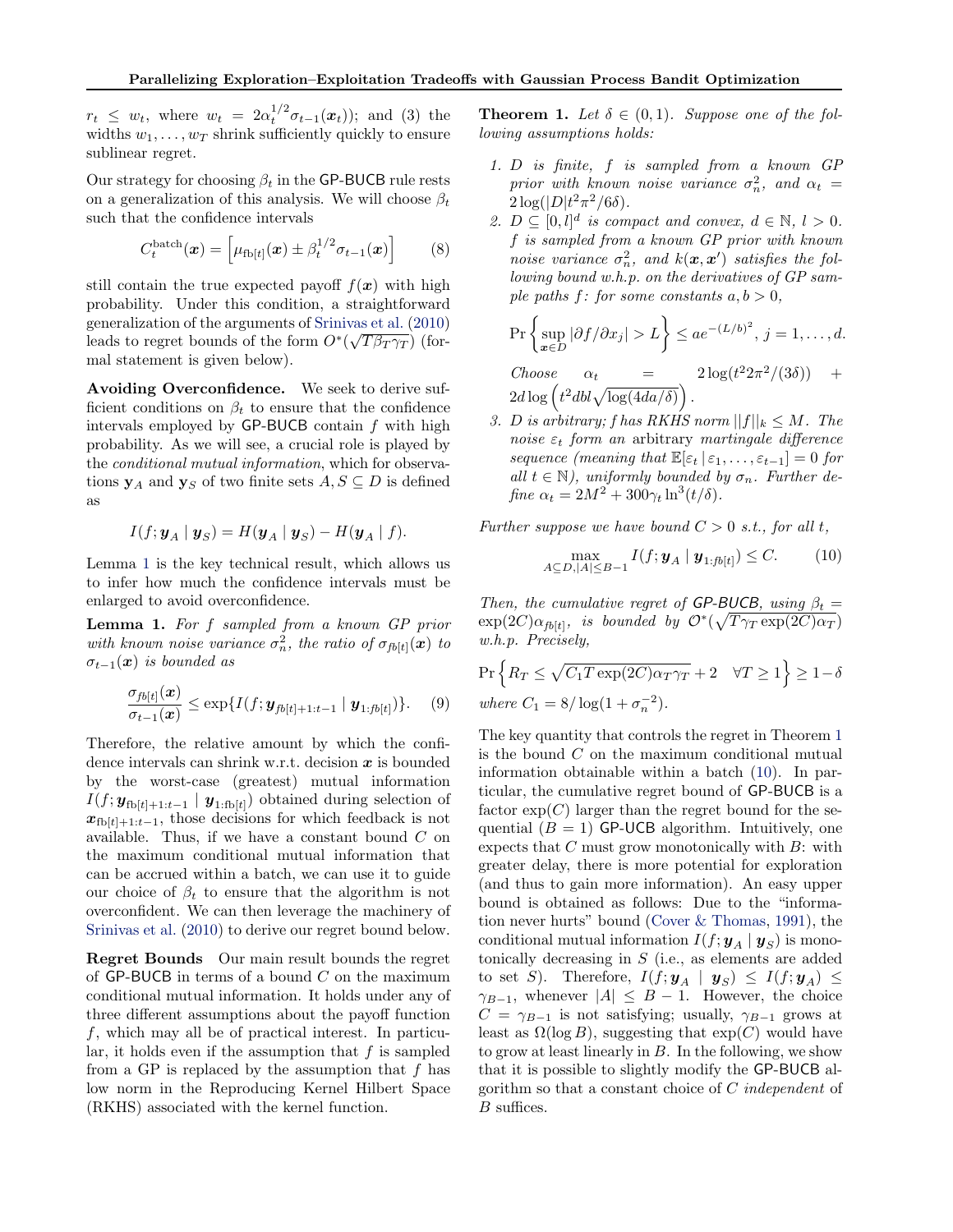<span id="page-5-0"></span>

| Kernel Type                               | Size $T^{\text{init}}$ of Initialization Set $D^{\text{init}}$                                                                                                                                                                                                                           | Regret Multiplier $C'$ |
|-------------------------------------------|------------------------------------------------------------------------------------------------------------------------------------------------------------------------------------------------------------------------------------------------------------------------------------------|------------------------|
| LINEAR: $\gamma_t \leq \eta d \log (t+1)$ | max $\left  \log \left( B \right),\ e \cdot \frac{\log \eta + \log d + 2 \log \left( B \right)}{2 \log \left( B \right) - 1} \eta d(B-1) \log \left( B \right) \right $                                                                                                                  | $\exp(2/e)$            |
| MATÉRN: $\gamma_t \leq \nu t^{\epsilon}$  | $(\nu(B-1))^{1/(1-\epsilon)}$                                                                                                                                                                                                                                                            |                        |
| RBF: $\gamma_t \leq \eta (\log (t+1))^d$  | $\label{eq:10} \begin{array}{l} \end{array} \left  \; \max\left  \left(\log\left(B\right)\right)^d, \right. \; \left( \frac{e}{d} \frac{\log \eta + (d+1) \log\left(B\right)}{2 \log\left(B\right) - 1} \right)^d \eta\big(B-1\big) \bigl(\log\left(B\right)\bigr)^d \; \right  \quad ,$ | $\exp((2d/e)^d)$       |

Table 1. Initialization set sizes for Theorem 2.

Better Bounds Through "Initialization" The key idea that allows us to obtain regret bounds independent of B is again to exploit monotonicity properties of the conditional mutual information. Suppose that instead of GP-BUCB, we use a two-stage procedure, that first nonadaptively (i.e., without any feedback) selects an *initialization set*  $D^{\text{init}}$  of size  $|D^{\text{init}}|$  =  $T<sup>init</sup>$ . The algorithm then obtains feedback  $y<sup>init</sup>$  for all decisions  $D^{\text{init}} = \{x_1^{\text{init}}, \dots, x_{T^{\text{init}}}^{\text{init}}\}$ . In a second stage, it then applies GP-BUCB on the posterior Gaussian process distribution, conditioned on  $y^{\text{init}}$ .

Notice that if we define

$$
\gamma_T^{\text{init}} = \max_{A \subseteq D, |A| \le T} I(f; \boldsymbol{y}_A \mid \boldsymbol{y}^{\text{init}}),
$$

then, under the assumptions of Theorem [1,](#page-4-0) using  $C = \gamma_{B-1}^{\text{init}}$ , the regret of the two-stage algorithm is bounded by  $R_T = \mathcal{O}(T^{\text{init}} + \sqrt{T\gamma_T^{\text{init}}\alpha_T \exp 2C})$ . In the following, we show that it is indeed possible to construct an initialization set  $D^{\text{init}}$  such that the size  $T^{\text{init}}$  is dominated by  $\sqrt{T\gamma_T^{\text{init}}\alpha_T\exp(2C)}$ , and – crucially – that  $C = \gamma_{B-1}^{\text{init}}$  can be bounded *independently* of the batch size B.

We will construct  $D<sup>init</sup>$  via uncertainty sampling: we start with  $D_0^{\text{init}} = \{\}$ , and for each  $t = 1, \ldots, T^{\text{init}}$ greedily add the most uncertain decision

$$
\boldsymbol{x}^{\text{init}}_t = \operatornamewithlimits{argmax}_{\boldsymbol{x} \in D} \sigma_{t-1}^2(\boldsymbol{x}),
$$

and set  $D_t^{\text{init}} = D_{t-1}^{\text{init}} \cap \boldsymbol{x}_t^{\text{init}}$ . We have the following key result about the residual information gain  $\gamma^{\text{init}}$ :

Lemma 2. Suppose we use uncertainty sampling to generate an initialization set  $D<sup>init</sup>$  of size  $T<sup>init</sup>$ . Then

$$
\gamma_{B-1}^{init} \leq \frac{B-1}{T^{init}} \gamma_{T^{init}}.
$$

Whenever  $\gamma_T$  is sublinear (i.e.,  $\gamma_T = o(T)$ ), then for any constant  $C > 0$ , we can choose  $T^{\text{init}}$  as a function of B such that  $\gamma_{B-1}^{\text{init}} < C$ . In order to derive bounds on  $T<sup>init</sup>$ , we in turn need a concrete analytical bound on  $\gamma_T$ . Fortunately, [Srinivas et al.](#page-7-0) [\(2010\)](#page-7-0) prove bounds on how the information gain  $\gamma_T$  grows for some of the most commonly used kernels. Table 1 provides sufficient conditions for how quickly  $T^{\text{init}}$  must grow as a function of the batch size  $B$ . Finally, note that uncertainty sampling is a special case of the GP-BUCB algorithm with a constant prior mean of 0 and the requirement that for all  $1 \le t \le T^{\text{init}}$ , fb $[t] = 0$ , i.e., no feedback is taken into account for the first  $T^{\text{init}}$  iterations.

We summarize our analysis in the following theorem. For sake of notation, define  $R_T^{\text{seq}}$  to be the regret bound of [Srinivas et al.](#page-7-0) [\(2010\)](#page-7-0) associated with the sequential GP-UCB algorithm (i.e., Theorem [1](#page-4-0) with  $B = 1$ ).

Theorem 2. Suppose one of the conditions of Theo-rem [1](#page-4-0) is satisfied. Further suppose the kernel and  $T<sup>init</sup>$ are as listed in Table 1. Fix  $\delta > 0$ . Let  $R_T$  be the regret of GP-BUCB, which ignores feedback for the first  $T<sup>init</sup>$ rounds. Then there exists a constant  $C'$  independent of B such that for any  $T \geq 0$ , it holds with probability at least  $1 - \delta$  that

$$
R_T \le C'R_T^{seq} + 2||f||_{\infty}T^{init},
$$

where  $C'$  takes the value shown in Table 1.

Notice that, whenever  $B = O(polylog(T))$ ,  $T<sup>init</sup> =$ Notice that, whenever  $B = O(\text{polylog}(1)), T^{m\alpha} = O(\text{polylog}(T)).$  Further note  $R_T^{\text{seq}} = \Omega(\sqrt{T})$ . Thus, as long as the batch size does not grow too quickly, the term  $\mathcal{O}(T^{\text{init}})$  is dominated by  $C' R_T^{\text{seq}}$  and thus the regret bounds of GP-BUCB are only a constant factor independently of B worse than those of GP-UCB.

#### 5. Experiments

We empirically evaluate GP-BUCB on several synthetic benchmark problems as well as two real applications. We compare it with four alternatives: (1) The strictly sequential GP-UCB algorithm  $(B = 1)$ ; (2) NRB-UCB, an approach that simply picks the maximizer of the  $GP-UCB$  score  $B$  times; (3) NTB-UCB, an approach that picks the top  $B$  scores according to the  $GP-UCB$ criterion; (4) A state of the art algorithm for Batch Bayesian optimization proposed by [Azimi et al.](#page-7-0) [\(2010\)](#page-7-0), which can use either a UCB or Maximum Expected Improvement (MEI) decision rule, herein SM-UCB and SM-MEI respectively. All batch selection algorithms pick batches of  $B = 10$  points and all experiments were repeated for 100 trials with independent observation noise for each trial.

Synthetic Benchmark Problems We first test GP-BUCB in conditions where the true prior is known. A set of 100 example functions was drawn from a zeromean GP with Matérn kernel over the interval  $[0, 1]$ .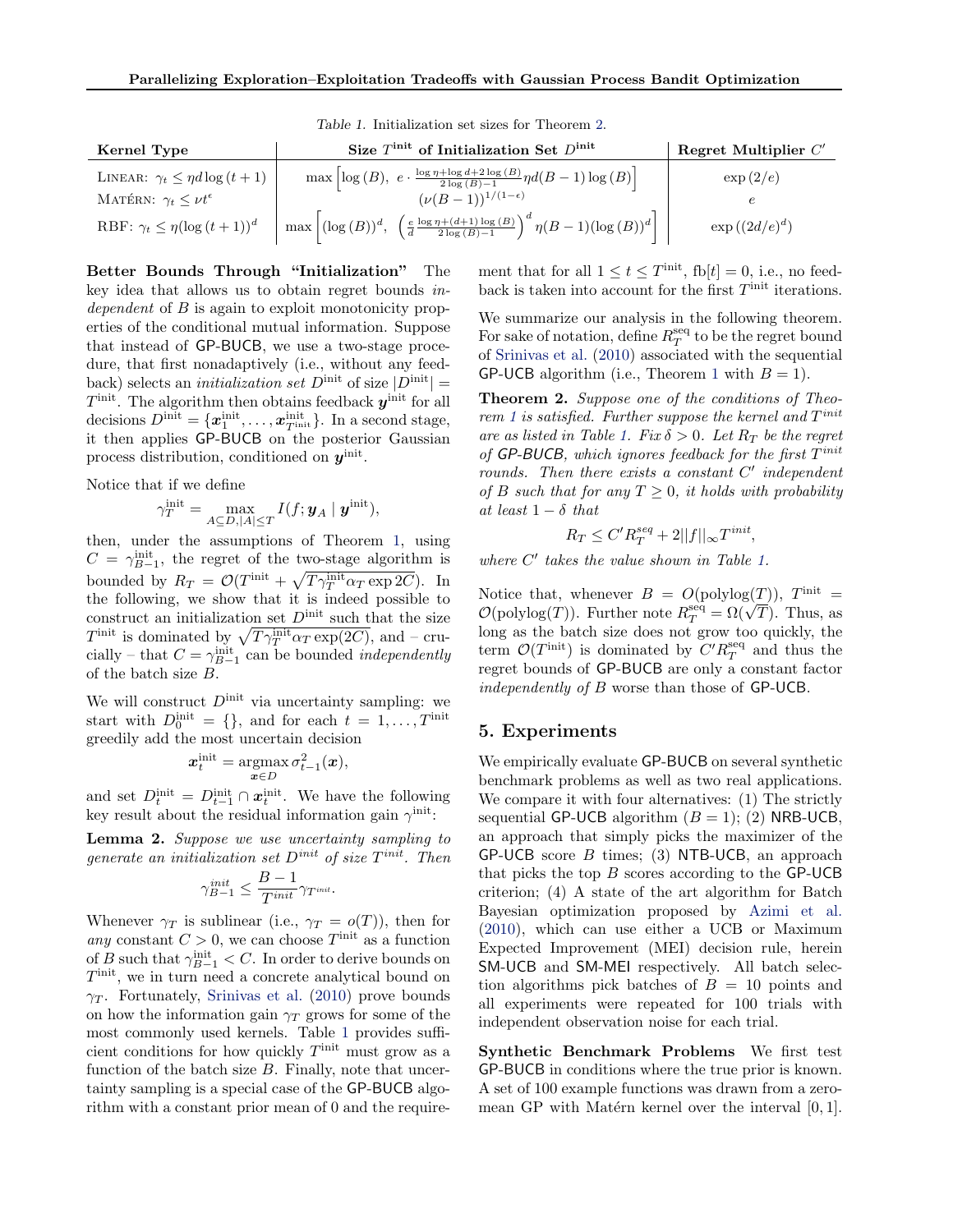<span id="page-6-0"></span>

Figure 2. Results for [M] Matérn GP, [S] Spinal Cord Therapy and [V] Vaccine Design data sets. Average and Minimum regret are over the actions taken by the algorithm so far. All plots are averages over 100 trials. In Figures (d) and (h), note the logarithmic vertical scaling and the order of magnitude differences in run time between algorithms.

The kernel, its parameters, and the noise variance were known to each algorithm. The decision set D was the discretization of [0, 1] into 1000 evenly spaced points. Figures  $2(a)$  and  $2(e)$  present the results of this experiment. GP-BUCB performed slightly better than SM-UCB and SM-MEI in terms of both average regret and minimum regret. GP-BUCB, SM-UCB, and SM-MEI were outperformed by GP-UCB early on, but after they received their first observations at the end of batch 1 (query 10), performance was comparable to GP-UCB. As expected, both of the naïve algorithms performed quite poorly. Figure 2(d) compares the algorithms in terms of their running time; lazy variance calculations led to dramatic running time improvements. We also performed experiments on other synthetic benchmark domains, with qualitatively similar results (presented in the supplemental material).

Automated Vaccine Design We also tested GP-BUCB on a database of [Widmer et al.](#page-7-0) [\(2010\)](#page-7-0), which describes the binding affinity of various peptides with a Major Histocompatibility Complex (MHC) Class I molecule, of importance when designing vaccines to exploit peptide binding properties. Each of the peptides is described by a set of chemical features in  $\mathbb{R}^{45}$ . The binding affinity of each peptide, which is treated as the reward or payoff, is described as an offset  $IC_{50}$ value. The experiments used a linear ARD kernel fitted on a different MHC molecule from the same data set. Figures  $2(b)$  and  $2(f)$  present this experiment's results. GP-BUCB performs competitively with SM-MEI and SM-UCB, both in terms of average and minimum regret, and converges to the performance of GP-UCB.

Spinal Cord Therapy Lastly, we compare the algorithms on a data set of leg muscle activity triggered by therapeutic spinal electrostimulation in spinal cord injured rats. The experimental objective is to choose the stimulus electrodes which maximize the resulting activity in lower limb muscles, as measured by electromyography (EMG), in order to improve spinal reflex and locomotor function. We sought to maximize the peak-to-peak amplitude of the recorded EMG waveforms from the right medial Gastrocnemius muscle in a time window corresponding to a single interneuronal delay. This objective function measures to what degree the selected stimulus activates the interneurons in the spinal gray matter which control reflex activity. Electrode configurations were represented in  $\mathbb{R}^4$  by the cathode and anode locations on the array. A squaredexponential ARD kernel was fitted for this space using experimental data from 12 days post-injury. Algorithm testing was done on data from 116 electrode pairs tested on the 14th day post-injury. Experimental results are presented in Figures  $2(c)$  and  $2(g)$ . This problem setting was quite challenging for all algorithms, as the data was highly multi-modal. Consequently, GP-UCB often failed to find the optimum in the number of queries examined; out of 100 runs, only 18 had converged to the optimum, and out of the remainder, none had ever visited the optimum in 200 queries. Interestingly, the GP-BUCB, SM-UCB and SM-MEI algorithms were more robust to these difficulties; their superior initialization, born of the exploratory behavior forced on them by their initial ignorance, resulted in convergence likelihoods on the or